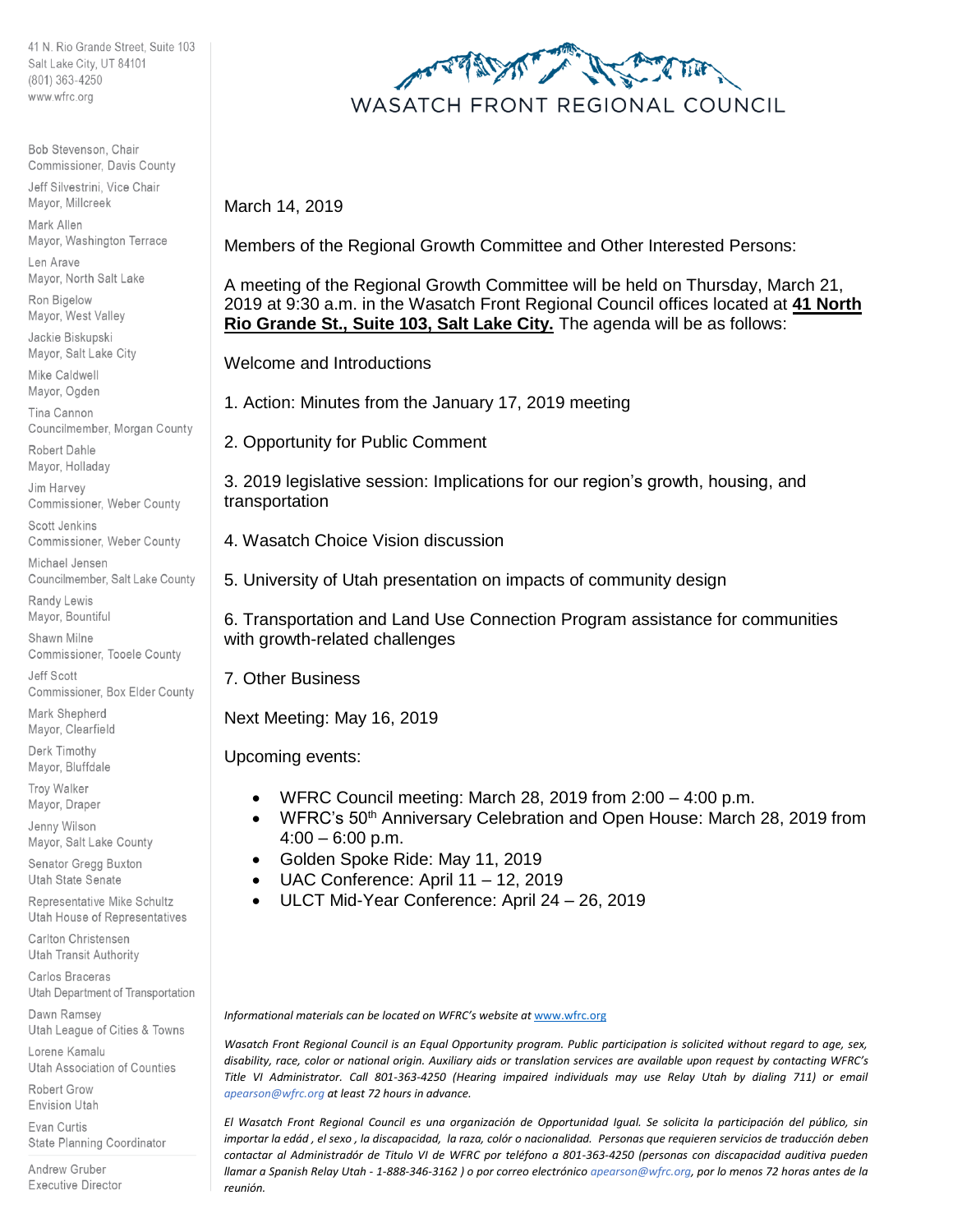#### **Minutes**

## Regional Growth Committee Meeting of January 17, 2019

A meeting of the Regional Growth Committee was held on Thursday, January 17, 2019 in the offices of the Wasatch Front Regional Council, 295 North Jimmy Doolittle Road, Salt Lake City, Utah.

#### **Welcome and Introductions [Recording 00:00]**

Mayor Dawn Ramsey, chaired the Regional Growth Committee meeting on behalf of Congressman McAdams. She called the meeting to order at 9:30 a.m.

Andrew Gruber, Wasatch Front Regional Council, reviewed the process in which a new Chair and Vice Chair are selected. He commented that there is a nominating committee that makes nominations for these two positions for the Council and its committees. The nominating committee is going to nominate Dawn Ramsey, South Jordan City Mayor, the next RGC Chair. The current Chair of the Council, Mayor Mike Caldwell has asked Mayor Ramsey to chair this meeting and begin her duties as Chair.

Mayor Ramsey welcomed committee members and guests, and introductions were made. The following were in attendance:

| <b>IN ATTENDANCE</b> | 2019 RGC MEMBERS                               |  |  |  |
|----------------------|------------------------------------------------|--|--|--|
|                      | <b>BOX ELDER COUNTY</b>                        |  |  |  |
| x                    | Member: Jeff Scott (Box Elder)                 |  |  |  |
|                      | Alternate: Kenneth Braegger (Willard)          |  |  |  |
|                      | <b>DAVIS COUNTY</b>                            |  |  |  |
|                      | <b>WFRC Appointments</b>                       |  |  |  |
| x                    | Member: Len Arave (North Salt Lake)            |  |  |  |
|                      | Alternate: Mike Gailey (Syracuse)              |  |  |  |
|                      | <b>COG Appointments</b>                        |  |  |  |
|                      | Member: Jim Talbot (Farmington)                |  |  |  |
|                      | Member: Katie Witt (Kaysville)                 |  |  |  |
|                      | <b>MORGAN COUNTY</b>                           |  |  |  |
|                      | <b>COG Appointments</b>                        |  |  |  |
|                      | Member: Tina Cannon (Morgan County             |  |  |  |
|                      | Alternate: Robert McConnell (Morgan County)    |  |  |  |
|                      | <b>SALT LAKE COUNTY</b>                        |  |  |  |
|                      | <b>WFRC Appointments</b>                       |  |  |  |
|                      | Member: Jenny Wilson (Salt Lake County)        |  |  |  |
| x                    | Alternate: Ron Bigelow (West Valley City)      |  |  |  |
|                      | <b>COG Appointments</b>                        |  |  |  |
| x                    | Member: Dawn Ramsey (South Jordan)             |  |  |  |
| x                    | Member: Aimee Winder Newton (Salt Lake County) |  |  |  |
| x                    | Member: Jim Riding (West Jordan)               |  |  |  |
|                      | Alternate: Jackie Biskupski (Salt Lake City)   |  |  |  |
|                      | Alternate: Cherie Wood (South Salt Lake)       |  |  |  |
|                      | Alternate: Troy Walker (Draper)                |  |  |  |
|                      | Alternate: Kurt Bradburn (Sandy)               |  |  |  |
|                      | <b>TOOELE COUNTY</b>                           |  |  |  |
|                      | <b>COG Appointments</b>                        |  |  |  |
| x                    | Member: Dave McCall (Tooele City)              |  |  |  |
|                      | Alternate: Kendall Thomas (Tooele City)        |  |  |  |
|                      | <b>WEBER COUNTY</b>                            |  |  |  |
|                      | <b>WFRC Appointments</b>                       |  |  |  |
| x                    | Member: Mark Allen (Washington Terrace)        |  |  |  |
|                      | Alternate: Norm Searle (Riverdale)             |  |  |  |
|                      | <b>COG Appointments</b>                        |  |  |  |
| $\times$             | Member: Robert Dandoy (Roy)                    |  |  |  |
| X                    | Alternate: Jim Harvey (Weber County)           |  |  |  |
|                      | <b>OTHER APPOINTMENTS</b>                      |  |  |  |
|                      | <b>Utah Transportation Commission</b>          |  |  |  |

## **RGC Members and Alternates Present**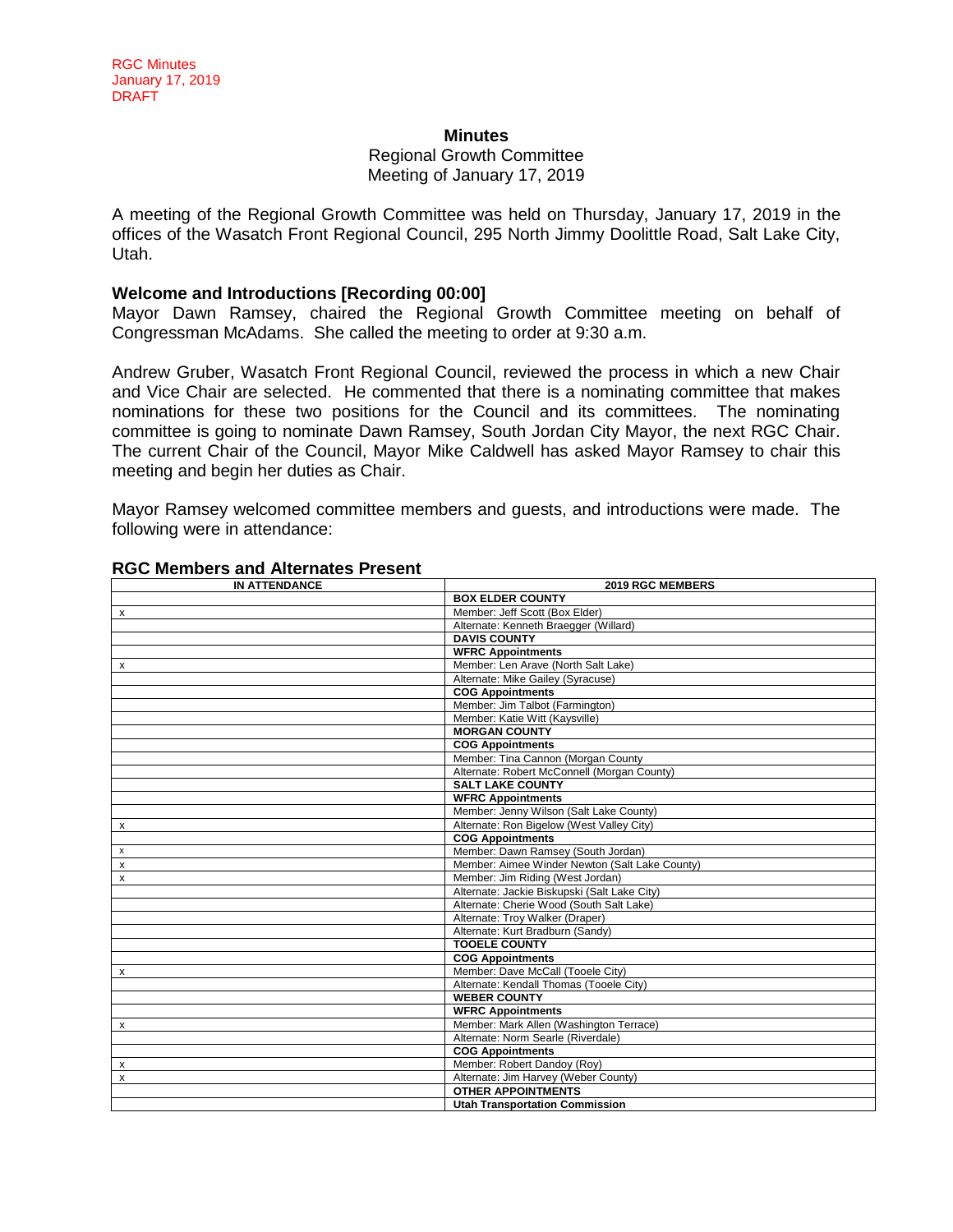|   | Member: Meghan Holbrook                               |  |  |
|---|-------------------------------------------------------|--|--|
| х | Alternate: Dannie McConkie                            |  |  |
|   | <b>UTA Board</b>                                      |  |  |
|   | Member: Beth Holbrook                                 |  |  |
|   | Alternate: Carlton Christensen                        |  |  |
|   | <b>Utah Air Quality Board</b>                         |  |  |
|   | Member: Erin Mendenhall                               |  |  |
|   | <b>Envision Utah</b>                                  |  |  |
|   | Member: Robert Grow                                   |  |  |
| х | Alternate: Ari Bruening                               |  |  |
|   | <b>NON-VOTING MEMBERS</b>                             |  |  |
|   | <b>UDOT Representative</b>                            |  |  |
| X | Member: Teri Newell                                   |  |  |
|   | Alternate: Jeff Harris                                |  |  |
|   | <b>UTA Representative</b>                             |  |  |
| x | Member: Laura Hanson                                  |  |  |
|   | Alternate: Levi Roberts                               |  |  |
|   | Air Quality Board, DAQ Staff Representative           |  |  |
|   | Member: Bryce Bird                                    |  |  |
|   | FHWA - UTAH Division Representative                   |  |  |
| х | Member: Ivan Marrero                                  |  |  |
| X | Alternate: Steve Call                                 |  |  |
|   | Utah League of Cities & Towns Rep                     |  |  |
| x | Member: Gary Uresk                                    |  |  |
|   | <b>Utah Association of Counties Representative</b>    |  |  |
| X | Member: Wilf Sommerkorn (Salt Lake County)            |  |  |
|   | <b>Mountainland Association of Governments</b>        |  |  |
|   | Member: Jenny Rees (Cedar Hills)                      |  |  |
|   | <b>WFRC Appointments from other organizations:</b>    |  |  |
|   | Member: Christine Richman (Utah Urban Land Institute) |  |  |
| X | Member: Evan Curtis (GOMB)                            |  |  |
|   | Member: Abby Osborne (Utah Transportation Coalition)  |  |  |
|   | Member: Reid Ewing (University of Utah)               |  |  |

## **RGC Representatives and Others Present**

| <b>Kip Billings</b>     | <b>WFRC</b>         |
|-------------------------|---------------------|
| Julie Bjornstad         | <b>WFRC</b>         |
| Roger Borgenicht        | <b>UDOT</b>         |
| <b>Christy Dahlberg</b> | <b>WFRC</b>         |
| LaNiece Davenport       | <b>WFRC</b>         |
| Russ Fox                | <b>Draper City</b>  |
| Katie Gerard            | <b>WFRC</b>         |
| Andrew Gruber           | <b>WFRC</b>         |
| Ned Hacker              | <b>WFRC</b>         |
| <b>Scott Hess</b>       | <b>WFRC</b>         |
| Jory Johner             | <b>WFRC</b>         |
| Linda Johnson           | <b>Breathe Utah</b> |
| <b>Michael Maloy</b>    | Herriman City       |
| <b>Brigitte Mandel</b>  | <b>FHWA</b>         |
| Charlene McConkie       | Visitor             |
| <b>Ted Knowlton</b>     | <b>WFRC</b>         |
| Heather McLaughlin-Kolb | <b>WFRC</b>         |
| Alex Roy                | <b>WFRC</b>         |
| Megan Townsend          | <b>WFRC</b>         |
| Hugh Van Wagenen        | <b>WFRC</b>         |

# **Action: Approval of Minutes [Recording 4:59]**

Mayor Ramsey entertained a motion to approve the minutes of the Regional Growth Committee meeting held October 11, 2018. Mayor Jim Riding, West Jordan City, motioned to approve these minutes, and it was seconded by Councilmember Dave McCall, Tooele City. The minutes were unanimously approved.

## **Opportunity for Public Comment [Recording 5:42]**

There were none.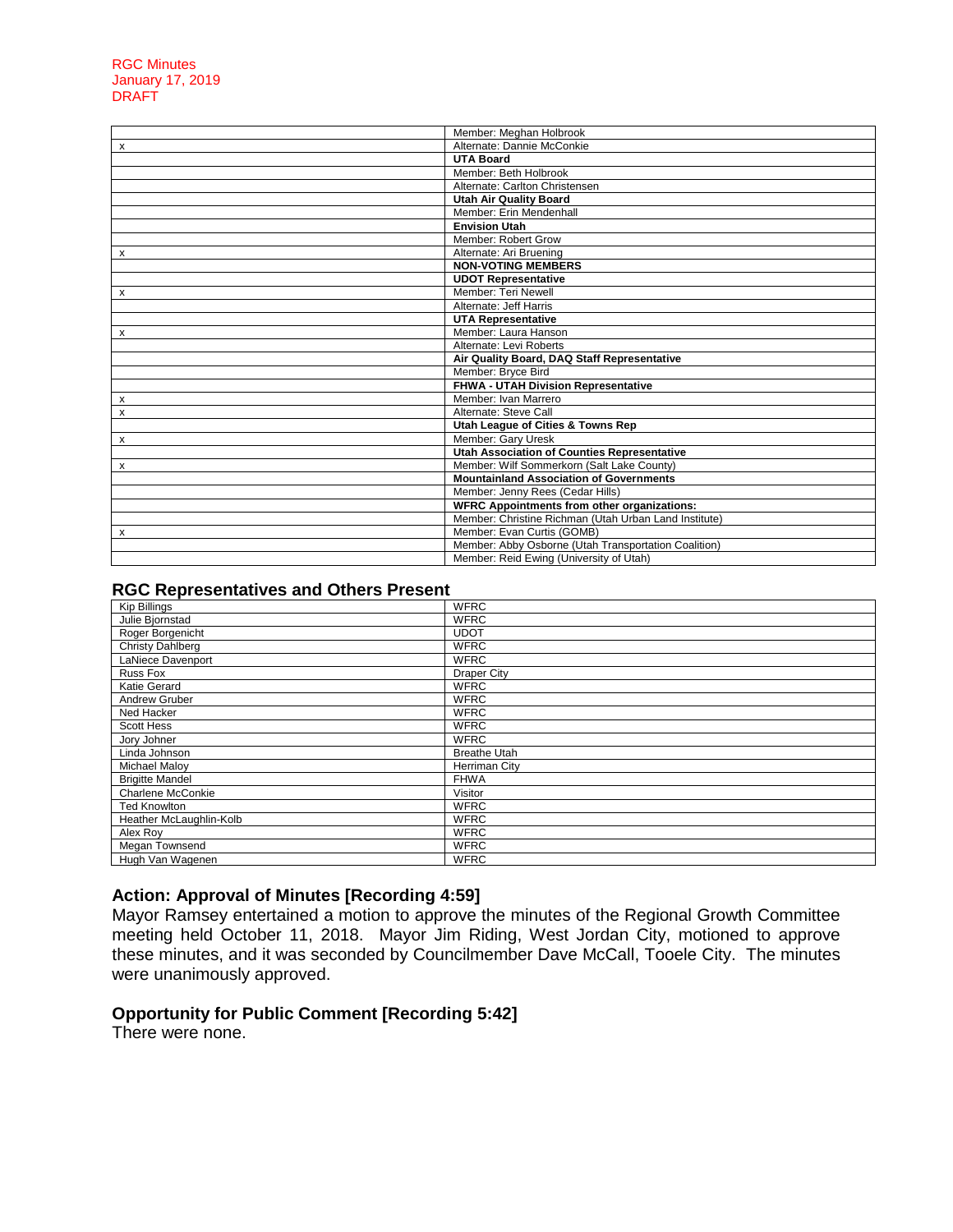# **Wasatch Choice 2050 (WC2050) and 2019-2050 Regional Transportation Plan (RTP) update**

# **[Recording 06:15]**

Mayor Ramsey reminded the committee that the Wasatch Choice 2050 Vision dovetails a longrange plan for regional transportation with local visions for growth and economic development. This Vision has been developed collaboratively with member communities and transportation partners over the last three years.

Julie Bjornstad, WFRC, presented on the final draft plan of prioritized, phased transportation projects and the next steps for the WC2050 Vision and the 2019-2050 Regional Transportation Plan (RTP) element of the vision. She stated that the three components of this Vision include Regional Transportation, Land Use, and Economic Development. The development of the RTP and the WC2050 was developed using the WC2050 Goals which include:

- Community
- Economy
- Manageable Traffic
- Choices
- Safe
- Affordable
- Clean Air
- Parks and Recreation
- Environment
- Fiscal Responsibility

Ms. Bjornstad reminded the committee that over the past three years we have explored goals and scenarios with each community, chose a preferred scenario, and are now currently prioritizing projects and investments.

There was discussion held among the committee.

## **Legislative update and preview [Recording 16:29]**

Mayor Ramsey stated that WFRC works closely with the government and its partners. She asked Andrew Gruber and LaNiece Davenport to provide an update on SB136 and to discuss the upcoming legislative session.

Andrew Gruber, WFRC, provided background on SB136 and provided a brief update on the local option sales tax, saying that since last year, there has been significant action that has occurred. Mr. Gruber discussed some of these changes among each County.

Teri Newell, UDOT, and Laura Hanson, UTA provided and update on how each of their organizations are implementing SB136.

LaNiece Davenport, WFRC, discussed how WFRC will work through the legislative session, and what members of the Council can expect to see from our staff on a weekly basis.

There was a brief discussion held among the committee.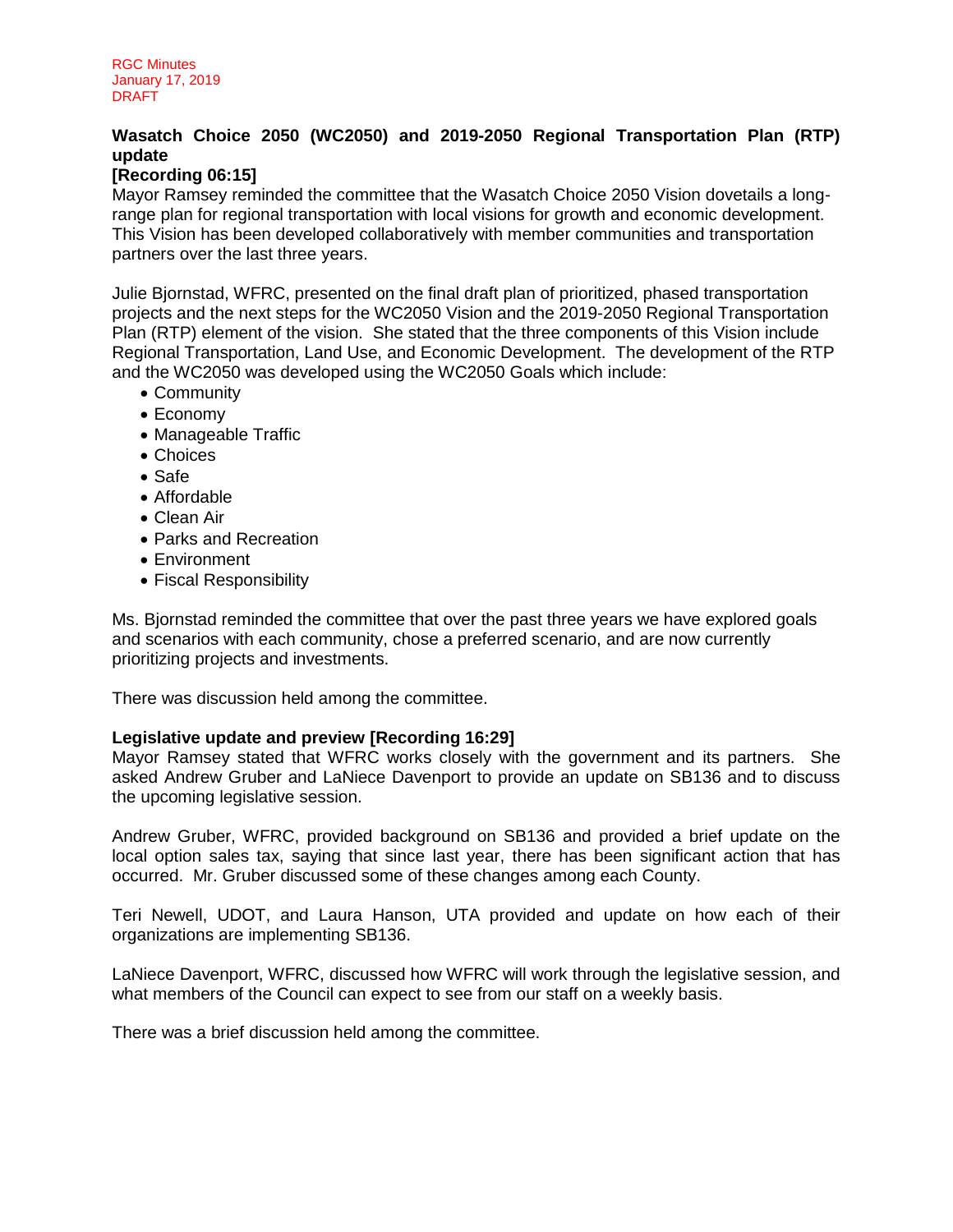**Transportation and Land Use Connection (TLC) Program appropriation [Recording 42:45]** Mayor Ramsey explained that the Land Use Connection program is a partnership between WFRC, Salt Lake County, UDOT, and UTA that helps communities advance their planning efforts.

Evan Curtis, GOMB, talked about the Governor's FY2020 Budget Recommendations saying that there is a significant need in the high growth area, and it's different depending where you are. He said that their office agrees that there is a need to continue to increase the resources that are allocated to local governments to make sure they are able to keep up with the demand.

Megan Townsend, WFRC, said that the TLC program provides technical assistance to local communities to help them achieve their goals and plan for growth. The program helps communities implement changes to the built environment that reduce traffic on roads and enable more people to easily walk, bike, and use transit. Ms. Townsend asked Mayor Dandoy to discuss his experience with the TLC program. She stated that the Governor's Budget recommendation included a \$2M ongoing appropriation for work like the TLC program implements, and a need for more planning work has been demonstrated.

There was further discussion held regarding TLC among the committee.

## **UTA Service Choices effort [Recording 1:13:04]**

Laura Hanson, UTA, stated that the UTA Service Choices will begin public engagement early this year, including an online survey, public meetings, and stakeholder workshops. The results of this outreach will be summarized and presented to UTA's Board of Trustees in June of 2019.

## **Other Business [Recording 1:24:36]**

Gary Uresk, Woods Cross City, voiced his concern over the Inland Port and what that potentially will do to residents' quality of life along the Legacy Highway in Davis County.

Ted Knowlton noted that the Inland Port Authority will be looking at scenarios to understand how concerns might be addressed and at the tradeoffs involved in various decisions.

Ted Knowlton, WFRC, commented that the next meeting on March 21, 2019 will be held in the new WFRC offices located at The Gateway. He also announced that WFRC will be celebrating 50 years with a 50th Anniversary Celebration and Open House to be held on March 28, 2019 from  $4:00 - 6:00$  p.m.

## **Utah Open and Public Meetings Act [Recording 1:29:11]**

Mayor Ramsey entertained a motion to adjourn the meeting following the 11-minute Utah Open and Public Meetings Act video. Councilmember Aimee Winder-Newton, Salt Lake County, motioned to adjourn following the video, and it was seconded by Commissioner Jeff Scott, Box Elder County. The Public Meetings Act video was shown, and following, the meeting was adjourned.

*A recording of this meeting may be found on the WFRC website at, under Committees, Regional Growth Committee, 2019 meetings.*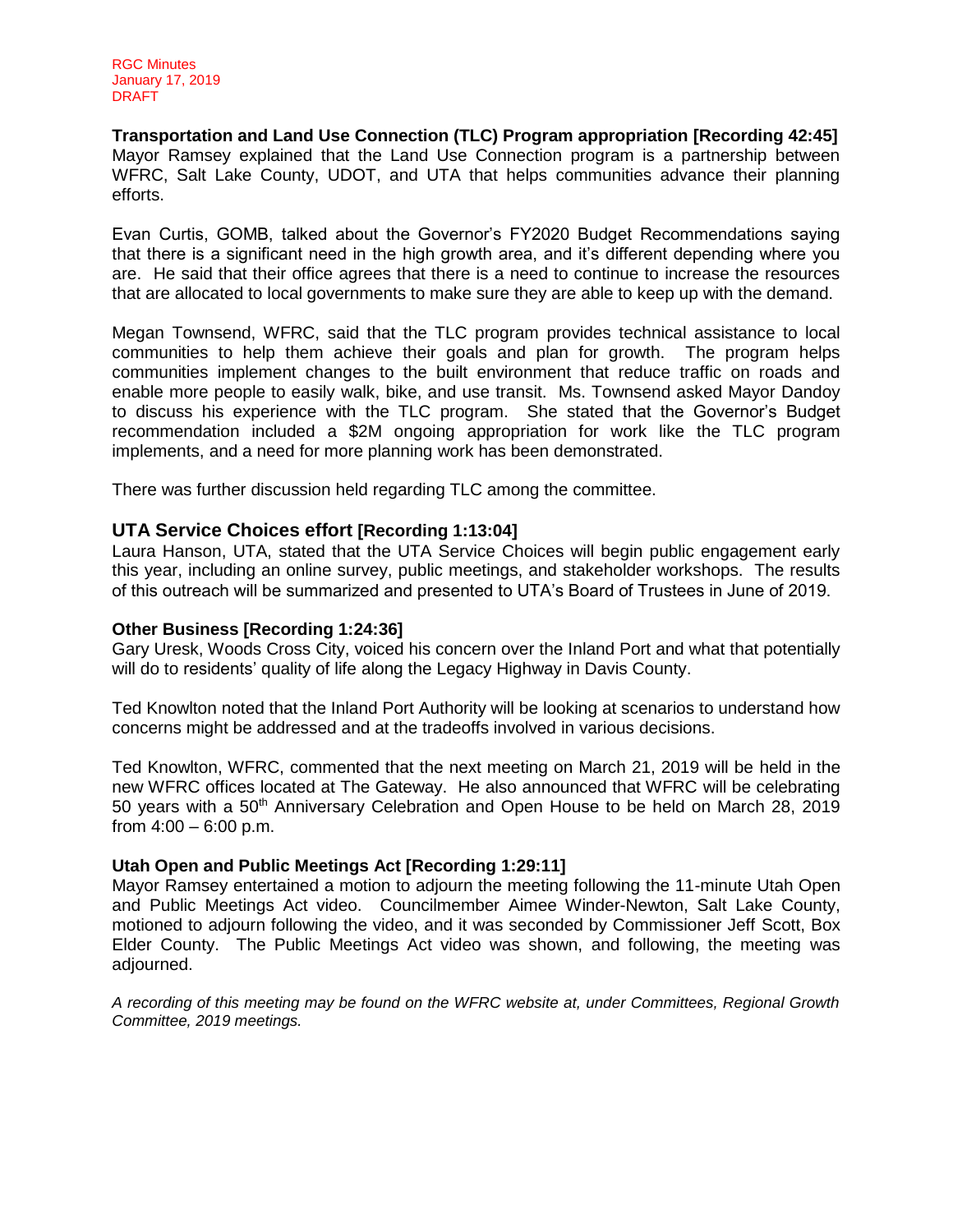| DATE:               | March 14, 2019                                                              |
|---------------------|-----------------------------------------------------------------------------|
| <b>AGENDA ITEM:</b> |                                                                             |
| <b>SUBJECT:</b>     | <b>Information:</b> 2019 legislative session: Implications for our region's |
|                     | growth, housing, and transportation                                         |
| <b>PREPARED BY:</b> | LaNiece Davenport                                                           |

At the Regional Growth Committee (RGC) meeting, staff will highlight bills from the 2019 legislative session that affect our region's growth, housing, and transportation. This will include the following bills and appropriations:

- [SB72 Sub3](https://le.utah.gov/~2019/bills/static/SB0072.html) Transportation Governance and Funding Revisions, Sen. Harper<br>HB 495 Tax Restructuring and Equalization Task Force, Rep. Schultz
- [HB 495](https://le.utah.gov/~2019/bills/static/HB0495.html) Tax Restructuring and Equalization Task Force, Rep. Schultz
- -- Technical Planning Assistance
- -- Air Quality bills
- **[SB34](https://le.utah.gov/~2019/bills/static/SB0034.html) Sub4** Affordable Housing Modifications, Sen. Anderegg

In the following agenda item, RGC will then discuss how we work to address SB34.

## **BACKGROUND:**

WFRC staff works closely with all levels of government and our partners to promote legislative priorities and implement policies for transportation and related topics such as land use, economic development, and air quality.

## **RECOMMENDATION:**

This item is for information only and no action is required.

## **EXHIBIT:**

[2019 Bill Tracker](https://docs.google.com/spreadsheets/d/1rx6uVnqGOafdpBF_rIgIFszX_cuILbH5yINXR-ssERY/edit?usp=sharing)

## **CONTACT PERSON:**

LaNiece Davenport, 801-363-4250 x1136, Idavenport@wfrc.org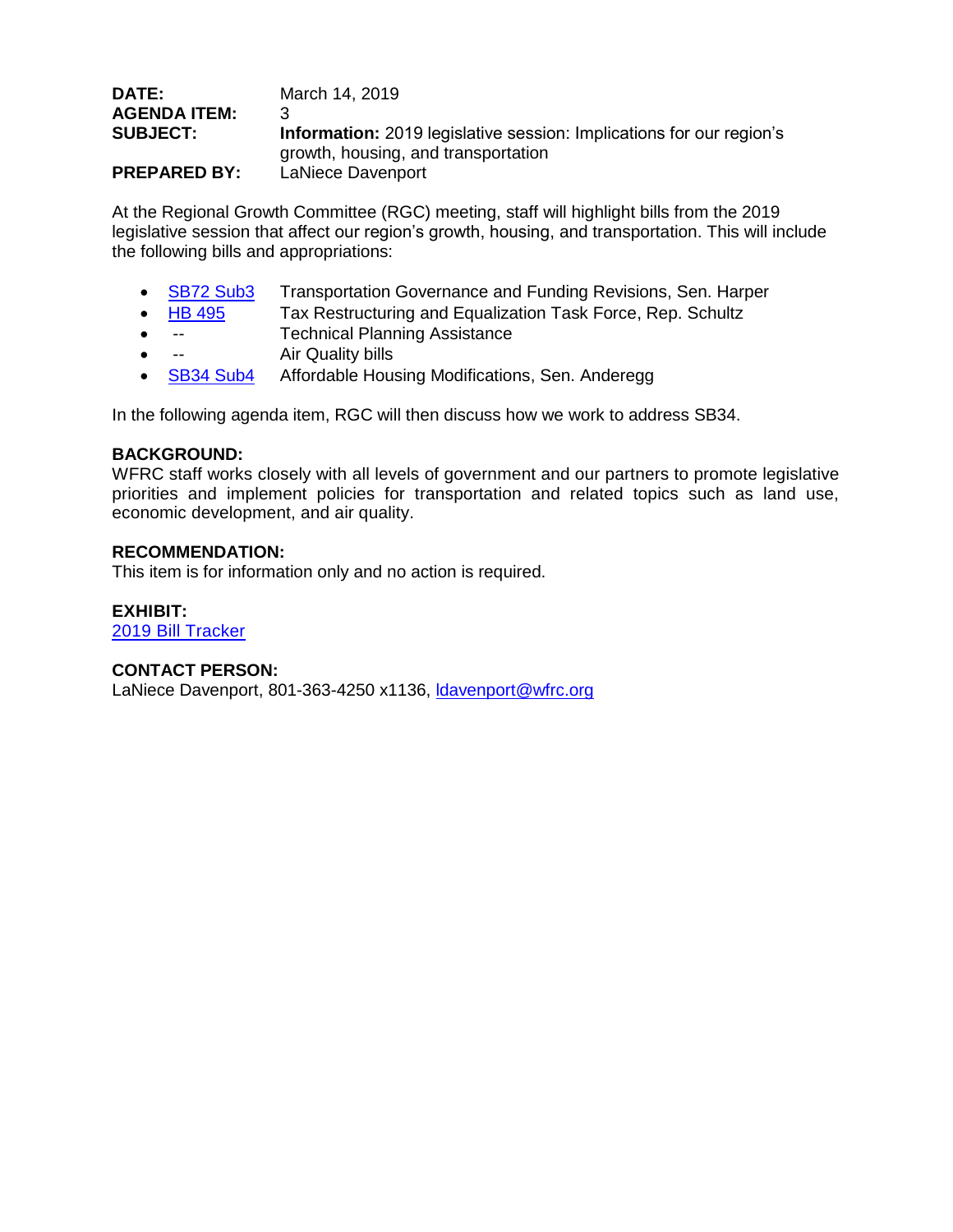| <b>DATE:</b>        | March 14, 2019                                       |
|---------------------|------------------------------------------------------|
| <b>AGENDA ITEM:</b> |                                                      |
| <b>SUBJECT:</b>     | <b>Information:</b> Wasatch Choice Vision discussion |
| <b>PREPARED BY:</b> | Jory Johner                                          |

The Regional Growth Committee (RGC) will discuss two items relating to the Wasatch Choice Vision. First, building on the previous legislative item, will be a discussion of ways to address SB34 (Affordable Housing Modifications) given the existing framework of the Wasatch Choice Vision. The Wasatch Choice Vision demonstrates local governments' shared efforts to plan for and address growth-related issues, some of which were considered by the legislature in SB34. Second, staff will provide a final status update before the May meeting in which RGC will be asked to recommend adoption of the new Regional Transportation Plan (RTP) to the WFRC Council in May.

## **BACKGROUND:**

Wasatch Choice Vision dovetails a long-range plan for regional transportation with local visions for growth and economic development. The Vision has been developed collaboratively with member communities and transportation partners over the last four years. The 2019-2050 RTP is one of the elements of the Wasatch Choice Vision. RGC acts as the steering committee for the Wasatch Choice Vision and the RTP.

## **RECOMMENDATION:**

This item is for information only and no action is required.

#### **CONTACT PERSON:**

Jory Johner, 801-363-4250 x1110, [jjohner@wfrc.org](mailto:jjohner@wfrc.org)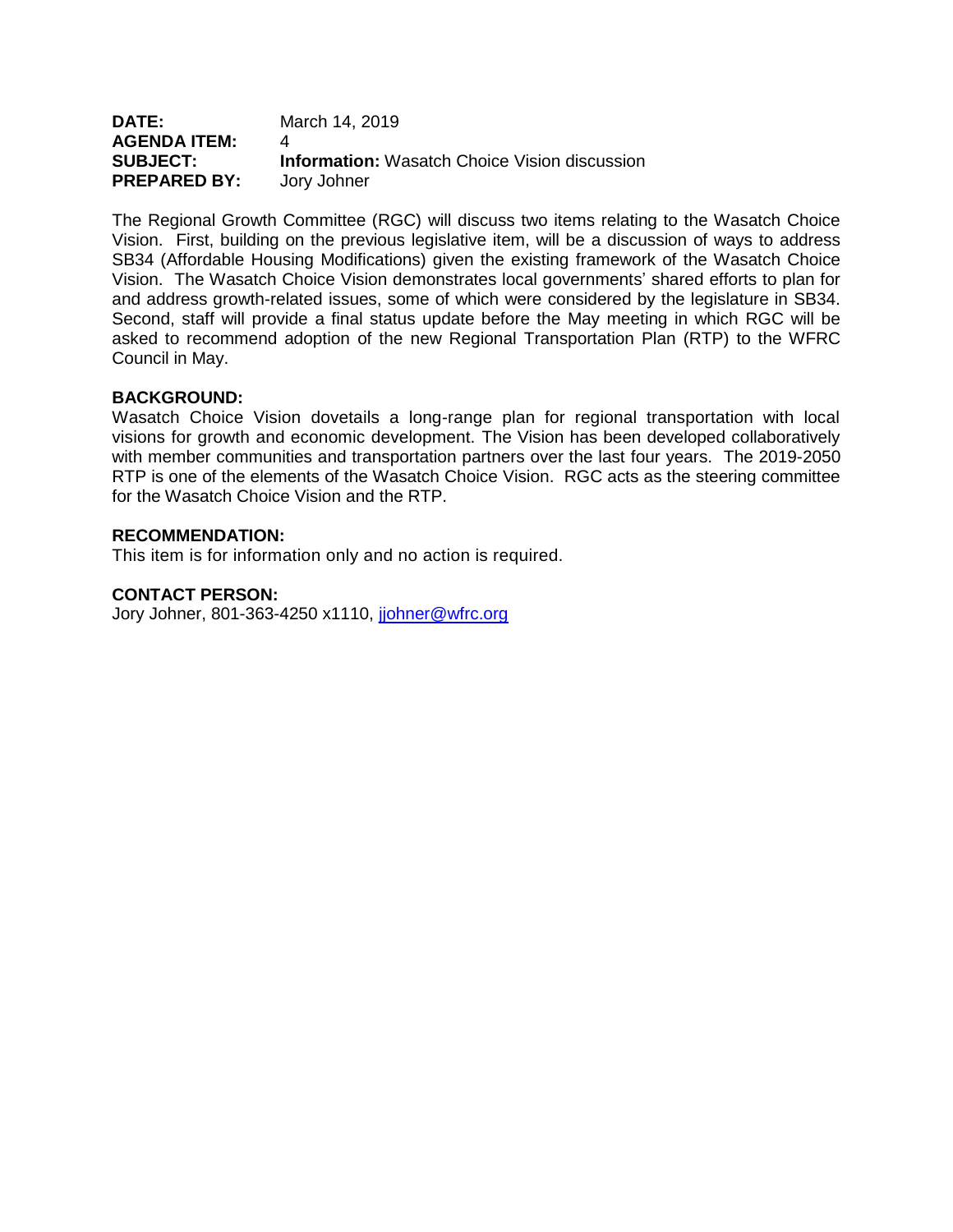| <b>DATE:</b>        | March 14, 2019                                                              |
|---------------------|-----------------------------------------------------------------------------|
| <b>AGENDA ITEM:</b> | $\mathbf{h}$                                                                |
| <b>SUBJECT:</b>     | <b>Information:</b> University of Utah presentation on impacts of community |
|                     | desian                                                                      |
| <b>PREPARED BY:</b> | Ted Knowlton                                                                |

At the Regional Growth Committee (RGC) meeting Professor Reid Ewing from the University of Utah will synthesize and discuss key recent research findings on the impact community design has on quality of life.

## **BACKGROUND:**

The RGC serves as the policy advisory body to the Regional Council on long range transportation planning, land use and other growth-related issues. To inform the RGC as you fulfill this role, our staff is constantly analyzing new information sources that may be of interest to you.

Professor Ewing has spent his career working to understand how the form of our communities affects quality of life. Understanding these links is helpful to inform community and regional planning decisions. Professor Ewing is regarded as one of the nation's foremost experts that works to answer these questions. His 100 peer reviewed articles include "Relationship Between Urban Sprawl and Physical Activity, Obesity, and Morbidity," one of the most widely cited academic papers in the Social Sciences; and "Travel and the Built Environment: A Meta-Analysis," given the Best Article of 2010 Award by the American Planning Association and the second most widely cited article in JAPA's 80-year history. A recent citation analysis by Virginia Tech found that Ewing, with 20,600 citations, is the 6th most highly cited among 1,100 planning academics in the U.S. and Canada.

Professor Ewing is also a member of RGC.

## **RECOMMENDATION:**

This item is for information only and no action is required.

## **CONTACT PERSON:**

Ted Knowlton, 801-363-4250 x1201, [ted@wfrc.org](mailto:ted@wfrc.org)